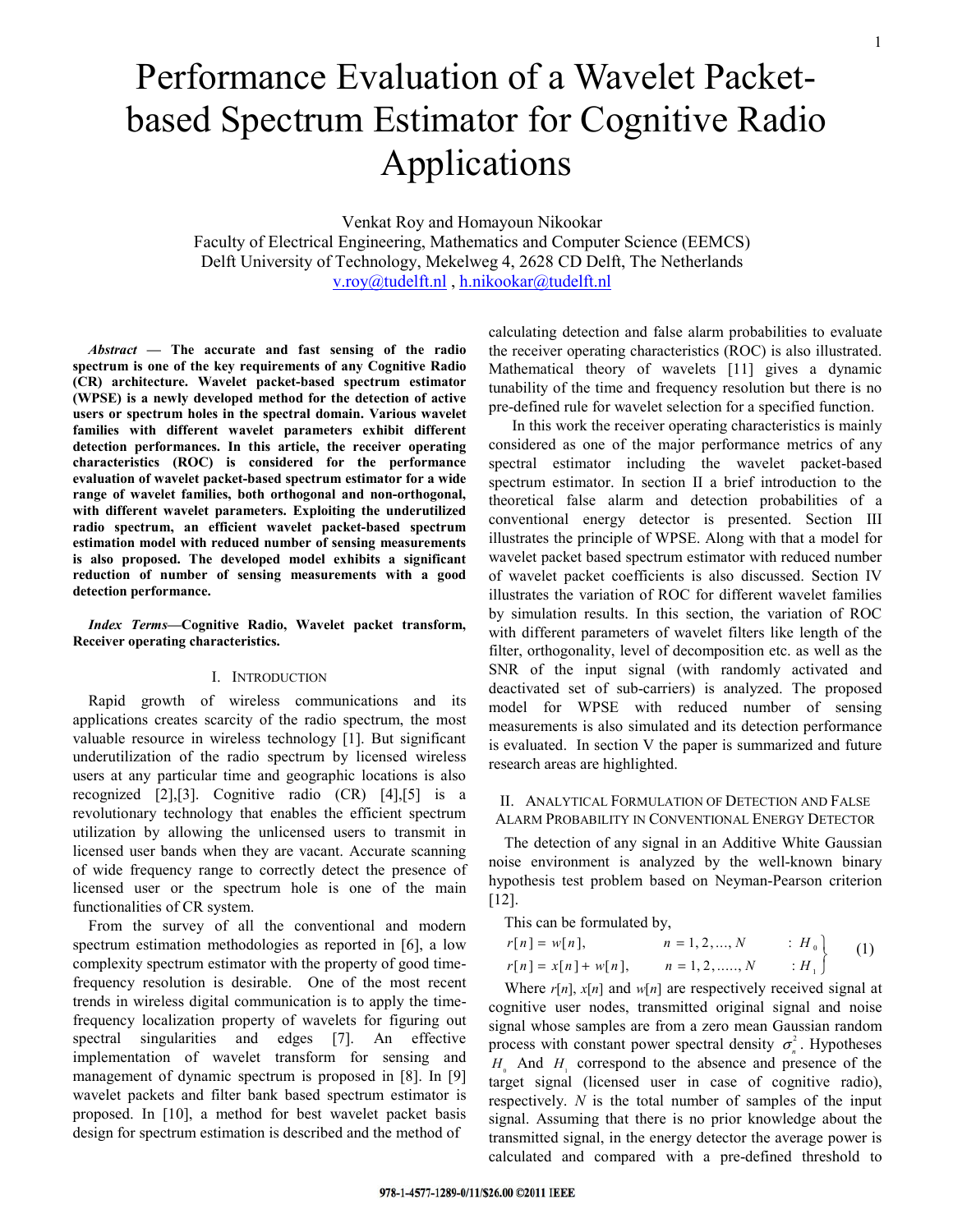decide the target signal's presence or absence. The energy detector is constructed as [13],

$$
X(r) = \frac{1}{N} \sum_{n=1}^{N} r^{2}[n]
$$
 (2)

If  $\lambda$  is the threshold for detection, the criteria is,

$$
X[r] > \lambda : H_1
$$
  
 
$$
X[r] < \lambda : H_0
$$
 (3)

The conditional probability of detecting the target signal subject to the condition that actually it is present is known as the probability of correct detection  $(P_a)$ . The conditional probability of detection of the target signal subject to the condition that actually it is absent is known as the probability of false alarm  $(P_a)$ . If  $S_a$  is the average signal power and  $\sigma_n^2$  is the noise variance then the false alarm and detection probabilities can be formulated as [13],

$$
P_{j_a} = Q \left( \frac{\lambda - \sigma_n^2}{\sqrt{\frac{2\sigma_n^4}{N}}} \right) \tag{4}
$$

$$
P_a = Q \left( \frac{\lambda - (S_{av} + \sigma_n^2)}{\sqrt{\frac{2(S_{av} + \sigma_n^2)^2}{N}}} \right)
$$
 (5)

Where,  $f(x) = \frac{1}{\sqrt{2}} \int_{0}^{\infty} e^{-\frac{u^2}{2}} dx$  $2\pi \frac{J}{x}$ *u*  $Q(x) = \frac{1}{x}$   $e^{2} du$ π  $=\frac{1}{\sqrt{2}} \int e^{\frac{-u^2}{2}} du$  is the Gaussian complementary

cumulative distribution function. The (4) and (5) are the relations that exhibit the theoretical false alarm and detection probabilities in terms of signal and noise power. The variation of this detection probability with the false alarm probability for a wide range of threshold gives the theoretical receiver operating characteristics (ROC), which is shown in the simulation results section of this paper. In cognitive radio paradigm a high detection probability with very low false alarm is desirable.

## III. WAVELET PACKET-BASED SPECTRUM ESTIMATOR (WPSE) AND ENERGY DETECTOR

#### *A. Principles of WPSE*

From theory of wavelets it is seen that wavelets of compact support can be realized from perfect reconstruction filter banks [11]. In [9] an approach of application of wavelet packet transform for spectrum sensing in cognitive radio is illustrated. Wavelet packet transform (WPT) iteratively decomposes the received input signal into high and low frequency components [9]. The transform produces a binary tree based decomposition of the input signal. So, for an *L* level of decomposition the transform will generate a binary tree with  $2<sup>L</sup>$  number of terminal nodes as the leaves of the complete tree. Each terminal node contains a set of wavelet packet coefficients of finite length. An *L* level wavelet packet decomposition divides

the frequency band ranging from 0 to  $0.5 f<sub>s</sub>$  (where  $f<sub>s</sub>$  denotes the sampling frequency) in  $2^L$  frequency sub-bands [9]. The frequency ordering of the coefficients is on the basis of the sequential binary grey code values of the terminal node numbers [14]. The decomposition of the signal into different frequency bands with different resolutions is possible. Due to filtering and down-sampling of the input signal, at every level in wavelet packet based decomposition time resolution is halved and frequency resolution is doubled. Thus, the frequency resolution of the estimation relates to the level of decomposition. From the analysis of  $[9]$ , as Parseval's relationship holds good for WPT, the power spectral density (PSD) at the  $k^{\text{th}}$  frequency band of the input signal can be written as,

$$
\text{PSD}(f_k) = \frac{E(f_k)}{N_s f_k} \tag{6}
$$

Where,  $N<sub>s</sub>$  is total number of samples in each wavelet packet coefficient associated with each terminal node at L<sup>th</sup> decomposition level,  $f_k$  is the frequency range spanned by  $k^{\text{th}}$  wavelet packet node and  $E(f_k)$  is the energy (inner product of the wavelet coefficient vector of the corresponding node with itself) of the  $k^{\text{th}}$  wavelet packet node. The PSD estimation of any discrete signal  $x[n]$ , using WPSE is shown in Fig.1. In this figure  $h[n]$  and  $g[n]$  are low and high pass quadrature mirror filters (QMF), respectively.

The major advantage of wavelet packet transform for spectrum estimation is the orthogonality of the filters that makes the filtered output uncorrelated, minimizing the bias in the estimate.



Fig. 1. 3-level Wavelet packet based spectrum estimator (WPSE);  $h[n]$  and  $g[n]$  are low and high pass quadrature mirror filters, respectively.

## *B. An efficient energy detection model by WPSE*

The reduction of number of sensing measurements is a type of compression induced in the sensing and detection of the primary user. From the mathematical theory of compressed sensing [16], [17] we can see that it is possible to reconstruct a signal  $x \in \mathbb{R}^N$  with *N* number of samples from  $y \in \mathbb{R}^M$  of *M* number of random linear measurements where,  $M \ll N$ . Then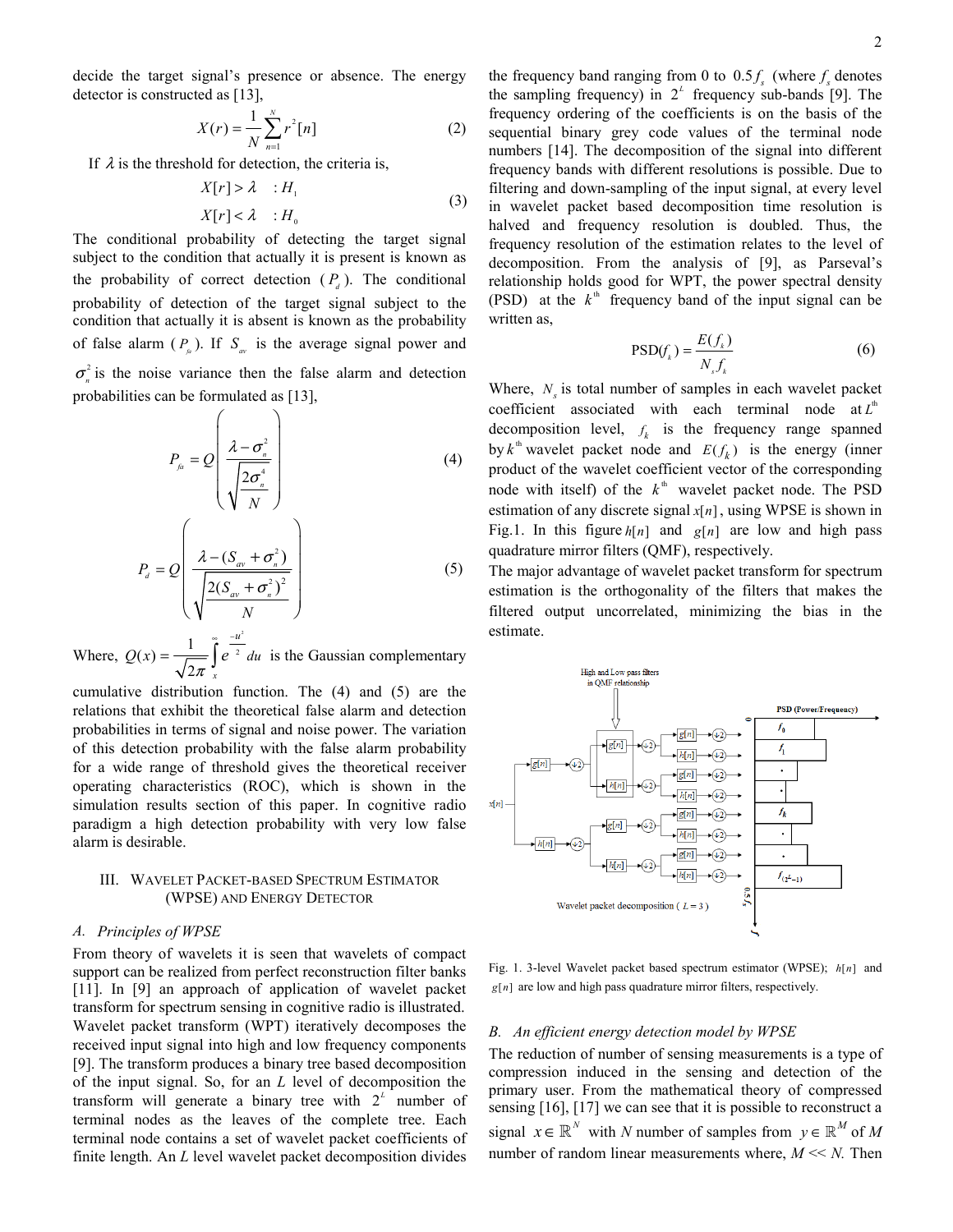the signal  $x$  is said to be compressible subject to the condition that it must be sufficiently sparse [18] i.e. a very small portion of the signal is carrying the essential information (very few non-zero elements in the signal vector). In cognitive radio paradigm the radio-spectrum also exhibits temporal and spatial sparse behavior [2], [3]. However, utilizing the sparsity of wideband spectrum a method for spectrum estimation and detection from sub-Nyquist samples with a wavelet based edge detector is already proposed in [19].

Here in Fig.2 we propose a model for detection of the primary user with reduced number of sensing measurements. In this scheme first the dynamic environment is sensed by a wavelet packet based spectrum estimator. It is seen that for an *L* level of decomposition there will be  $2<sup>L</sup>$  terminal coefficients. In the next step only *R* coefficients are selected out of  $2<sup>L</sup>$ . This selection of *R* coefficients is done based on the average energy content of the signal. The threshold  $(\gamma)$  for wavelet packet coefficient selection can be set dynamically based on the spectrum environment or any predefined statistical record regarding the power spectral density (PSD) of primary user. As it is already seen that significant part of the spectrum is underutilized for certain times or geographic locations, the number of coefficients with high energy content will be much smaller than total number of coefficients. So, these few coefficients,  $R$  ( $R < 2<sup>L</sup>$ ) can be used for the detection of the location of active users and informing the secondary/cognitive users for opportunistic spectrum access. The advantage of the above mentioned scheme is the reduced number of sensing measurements. Only,  $M = R/2^L$ , of the total coefficients are used to detect the spectral location of active/primary user for any level of decomposition *L*.



Fig. 2. Block diagram of the developed model for efficient detection of primary user (PU).

It is clear that if a small portion of the spectrum is occupied by primary user, which is the case for many real situations, *R* and consequently *M* will be small, reducing the total sensing load for primary user detection. Selection of threshold  $(\gamma)$  for wavelet packet coefficient selection is an important issue in this scheme. Here we have selected the threshold on the basis of the estimated (WPSE) active user power derived from wavelet packet transform of the signal with fixed SNR.

For this stage we have only considered the situation to be static. However, the information (coefficients indicating the presence of primary user) retrieved at one instant of time can

#### IV. SIMULATION RESULTS AND ANALYSIS

## *A. Variation of ROC with different wavelet families and wavelet filter properties*

The receiver operating characteristics (ROC) in WPSE can be evaluated by the technique mentioned in [10]. To evaluate the ROC of WPSE we have taken  $N_c$  no. of single tones as primary users in cognitive radio that constitutes the entire normalized frequency band of  $[0, \pi]$  (radian/sample). For simplicity of the analysis we assumed that  $N_c = 2^L$  for any level of decomposition *L.* To estimate the probability of false alarm and probability of correct detection, all  $N_c$  number of single tones/carriers are randomly activated and deactivated. This carrier activation and deactivation process is same as carrier activation and deactivation for orthogonal frequency division multiplexing (OFDM) [15] signals. ROC in WPSE is evaluated using different wavelet families and their performance is analyzed. The detection and false alarm probabilities are calculated out of 100 iterations. For every iteration, the detection threshold  $(\lambda)$  for active/primary user is varied in the range of  $-20$  to 0 dB. For simplicity the channel is assumed to be additive white Gaussian noisy (AWGN) channel.



Fig. 3. ROC in WPSE for different standard wavelet families.  $N_c = 128$ ; Number of input samples=12800; Level of decomposition=7; SNR=0 dB.

Fig.3 shows the variation of ROC in WPSE for different standard wavelet families. It is seen that Daubechies wavelet is having the best performance because of its better frequency selectivity than the others. But performance of Haar wavelet is poor because of its small length of support. In the above analysis all the wavelets used were orthogonal.

In the next case both orthogonal and non-orthogonal wavelets are used and the result is shown in Fig.4.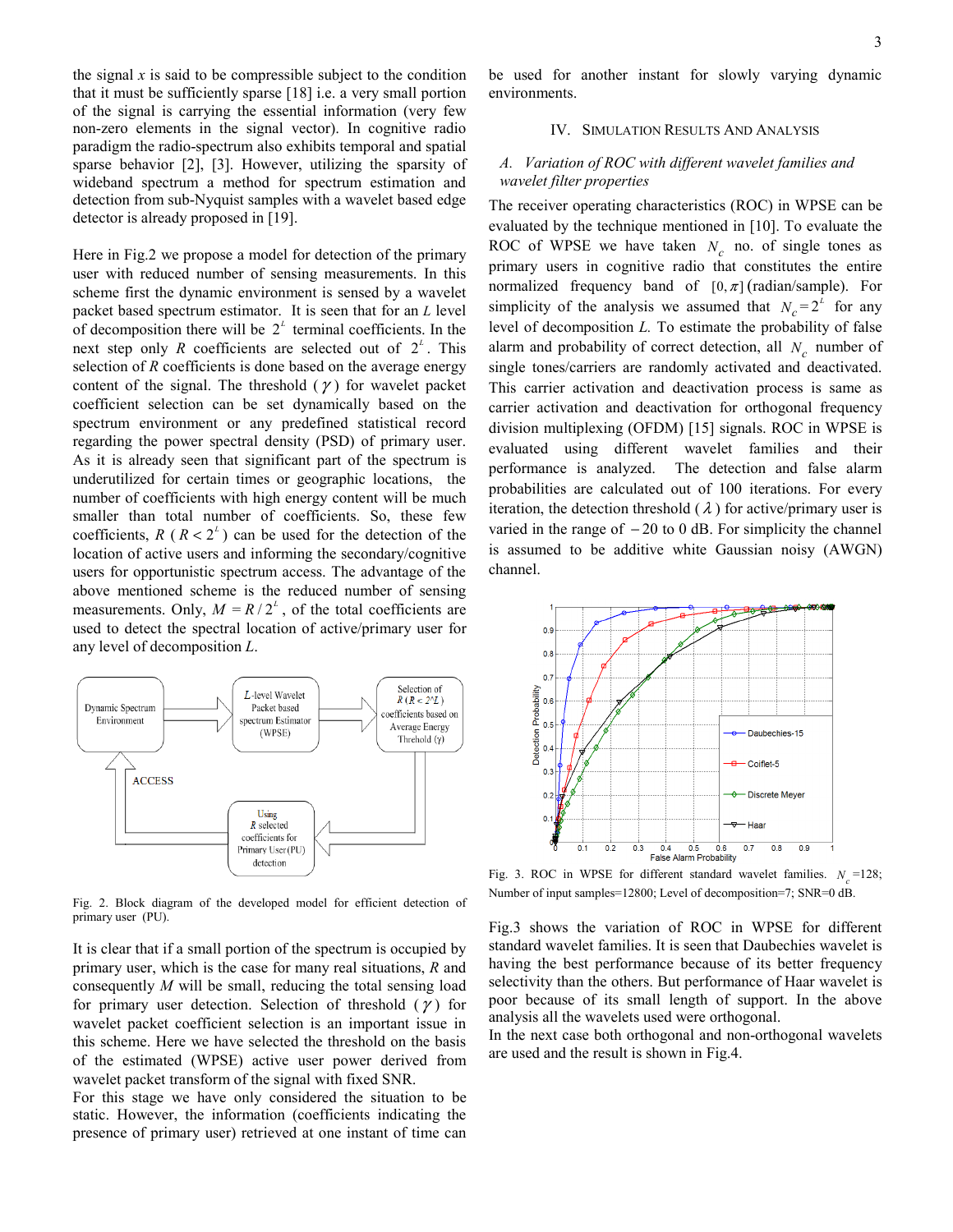

Fig. 4. ROC in WPSE for different standard wavelet families.  $N = 128$ ; Number of input samples=12800; Level of decomposition=7, SNR=0 dB.

It is clear that as biorthogonal and reverse biorthogonal wavelets are not orthogonal, the performance of ROC with Symlet-15 wavelet is much better than biorthogonal and reverse biorthogonal. This analysis shows that orthogonality of any wavelet filter is one of the main criteria for achieving a good frequency selectivity for WPSE.

In Fig.5 the variation of ROC performance is shown with the length of wavelet filters.



Fig. 5. ROC in WPSE for different length of wavelet filters.  $N_c = 128$ ; Number of input samples=12800; Level of decomposition=7, SNR=0 dB.

From Fig.5 it is seen that as the length of wavelet filters increases the performance gets better. This is due to the reduction of variance of the estimated PSD in the unoccupied band and the improvement of frequency resolution of wavelet transform with increasing length of wavelet filters.

In Fig.6 the variation of ROC with the level of decomposition of wavelet packet transform is shown. It is seen that as the level of decomposition increases the ROC performance deteriorates. The total band of  $[0, \pi]$ , used for simulation consists of  $N_c$  single tones as primary users, which are randomly activated or deactivated. As the level of decomposition (*L*) increases the number of single tones or primary users is also increased as we have assumed  $N_c = 2^L$ . At the high level of decomposition, the frequency selectivity for wavelet packet-based estimation of any single tone increases but simultaneously the amount of side lobe power

for individual single tone estimation is also increased. Thus, in case of higher decomposition level the over all false alarm rate for the entire band increases.



Fig. 6. ROC in WPSE for different level of decomposition;  $N_c = 2^L$ ; Number of input samples=12800; Wavelet=Daubechies-15, SNR=0 dB.

## *B. Variation of ROC with different Signal-to-Noise ratios*

In the previous section the signal-to-noise ratio (SNR) was kept constant for all the analysis. The theoretical variation of probability of correct detection and probability of false alarm with SNR can be achieved from equation (4) and (5). In this section, the variation of the detection and false alarm probabilities for WPSE is studied with different SNR and the results are compared with theoretical values. Fig.6 shows the nature of ROC for both theoretical and WPSE. Noise added is assumed to be additive white Gaussian (AWGN).



Fig. 7. Variation of ROC with SNR;  $N_c = 128$ ; Number of input samples=12800; Wavelet=Daubechies-10.

Fig.7 illustrates both theoretical ROC and ROC developed from WPSE. In case of WPSE it is seen that detection performance improves with increasing SNR which is analogous to the theoretical results of eq. (4) and (5).

## *C. Study of ROC with reduced number of samples*

As only a small portion of any spectrum is generally occupied at a certain time, instead of all, only a small number of wavelet packet coefficients can be effectively used to detect the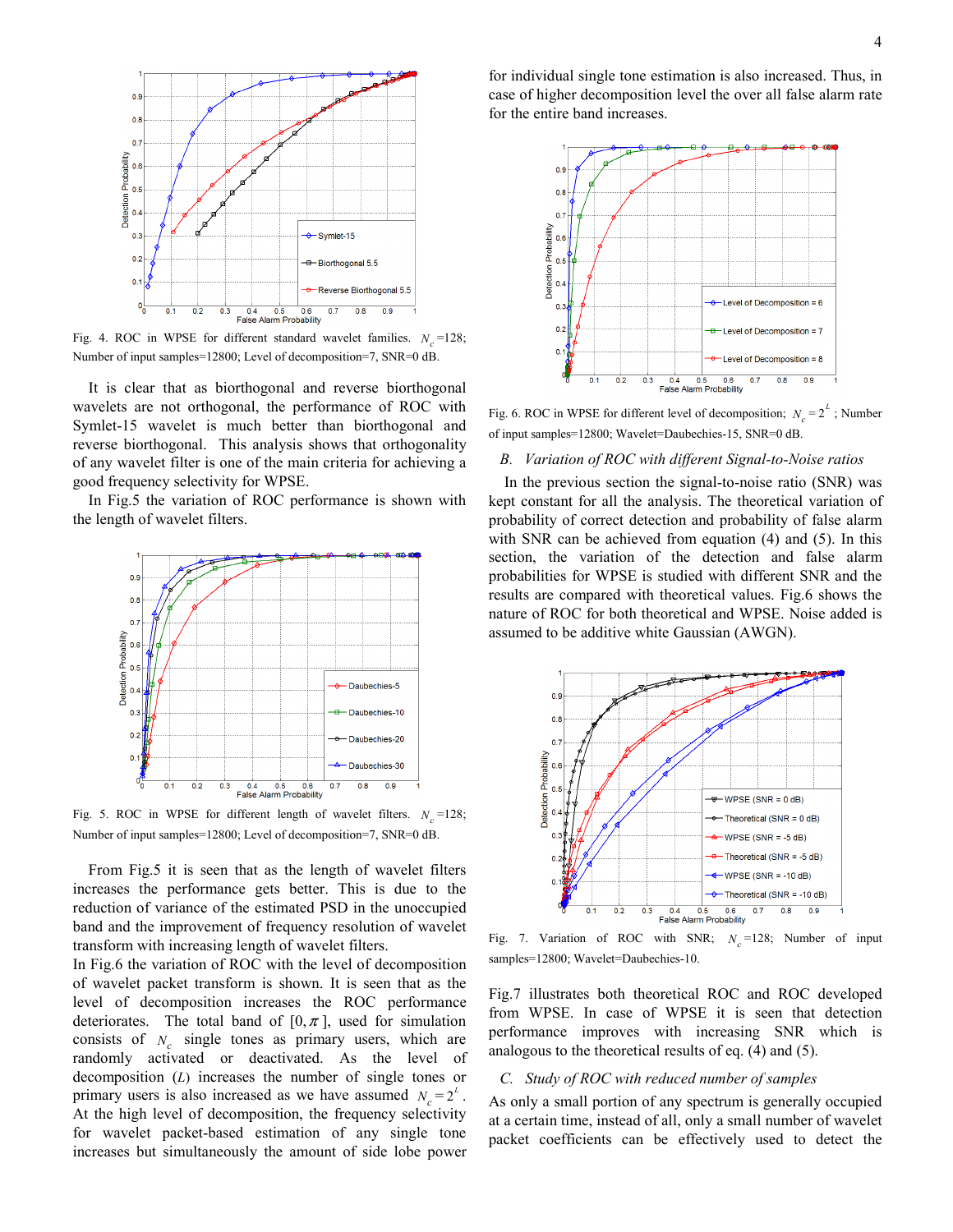presence of the primary user. In Fig.2 a model for primary user detection using less number of coefficients is proposed. The amount of sensing measurements reduction is given by the coefficient selection factor i.e. compression rate  $(M = R / 2^L)$ . *R* is the number of selected coefficients for detection for any level of decomposition *L*. It is clear that as *M* reduces, lesser number of sensing measurements is required for the primary user detection.



Fig. 8. Wavelet packet based estimate of  $[0, \pi]$  spectrum whose 30% is occupied by primary user; SNR=0 dB; Wavelet= Daubechies-20

To study the detection performance of the developed model we considered that only a small portion of the entire spectrum with normalized frequency of 0- $\pi$  (radian/sample), is occupied by the primary user as shown in Fig.8. The approximate width  $0.3 \pi$  is chosen arbitrarily. The width of the partial sub-band is kept intentionally low (30% of the entire spectrum) keeping the significant underutilization of radio spectrum in mind. Keeping the width of the occupied portion of the spectrum constant in the simulation, the location of this occupied partial sub-band is varied randomly through out the entire spectrum and detection and false alarm probabilities are calculated out of 1000 iterations of primary user spectral locations. The decision threshold for detection is kept constant to − 10 dB. The threshold for wavelet packet coefficient selection ( $\gamma$ ) is varied from  $-30$  to  $-3$  dB resulting different compression rates. Fig. 8 exhibits the variation of detection performance with the compression rate  $(R/2<sup>L</sup>)$  with Daubechies-15 and Symlet-20 wavelet families.



Exampression Rate(R/2<sup>1</sup>)<br>Fig. 9. Variation of detection performance with compression rate; SNR=0 dB.

From Fig.9 it is seen that only 25-30% of the total coefficient can achieve 100% probability of detection for Daudechies-15 wavelet. The false alarm probability is almost constant at 0.01- 0.02, which is analogous to theoretical results because of the fixed value of the decision threshold  $(\lambda)$  in (4). The slight increase of false alarm probability near the compression rate of 0.25 is due to side lobes of wavelet packet based estimator particularly at lower threshold levels for coefficient selection  $(\gamma)$ .

#### V. CONCLUSION AND FUTURE RESEARCH

Variation of the ROC for WPSE with various types of wavelet families and their properties are studied. It is observed that orthogonality of the wavelet filters is one of the major criteria for achieving a good detection performance. Secondly, as the length of the wavelet filters is increased, the frequency selectivity is also improved giving rise to better detection performances. However, as the level of decomposition is increased the performance deteriorates due to greater side lobes of the estimate though the frequency selectivity is improved. The improvement of detection performance with increasing signal-to-noise ratio of the input signal is studied for both WPSE (simulated) and the theoretical ROC. Finally, it has also been exhibited that the wavelet packet coefficient selection based on average energy threshold reduces the number of sensing measurements for detection of primary user.

Studying the dynamic behavior of the proposed model for the dynamic spectrum access (DSA) applications and study of ROC of present scenario in different propagation environment and channel conditions indicate the future scope of the work. In the ROC performance evaluation with reduced number of measurements, coefficients were selected based on average energy threshold. Future research may involve random selection of wavelet packet coefficients and appropriate wavelet basis selection to establish WPSE in the light of mathematical theory of compressed sensing [16],[17].

#### ACKNOWLEDGMENT

The authors would like to acknowledge the assistance of M.K.Lakshmanan and D.D.Ariananda, PhD students of EEMCS, TU Delft in this work.

#### **REFERENCES**

- [1] G. Staple, K. Werbach, "The end of spectrum scarcity", *IEEE Spectrum Archive*, vol. 41, no. 3, pp. 48-52, March 2004.
- [2] Federal Communication Commission, "Spectrum Policy Task Force Report,m *ET Docket No. 02-135,* November 2002.
- [3] Federal Communication Commission-First Report, and Order and Further Notice of Proposed Rulemaking, "Unlicensed operation in the TV broadcast bands" *FCC 06-156*, Oct 2006.
- [4] J. Mitola III, "Cognitive Radio:An Integrated Agent Architecture for Software Defined Radio" *Doctoral Dissertation*, Royal Institute of *Technology (KTH), Sweden*, May 2000.
- [5] S.Haykin, "Cognitive Radio: Brain-Empowered Wireless Communications," IEEE Journal on Selected Areas in Communications, vol. 23, No.2, pp.201-220, February, 2005.
- [6] D.D.Ariananda, M.K.Lakshmanan, H.Nikookar, "A Survey on Spectrum Sensing Techniques for Cognitive Radio", 2<sup>nd</sup> International Workshop *on Cognitive Radio and Advanced Spectrum Management, CogART* 2009.
- [7] M. K. Lakshmanan, H.Nikookar, "A Review of Wavelets for Digital Wireless Communication", *Springer International Journal on Wireless Personal Communications*, vol. 37, May 2006.